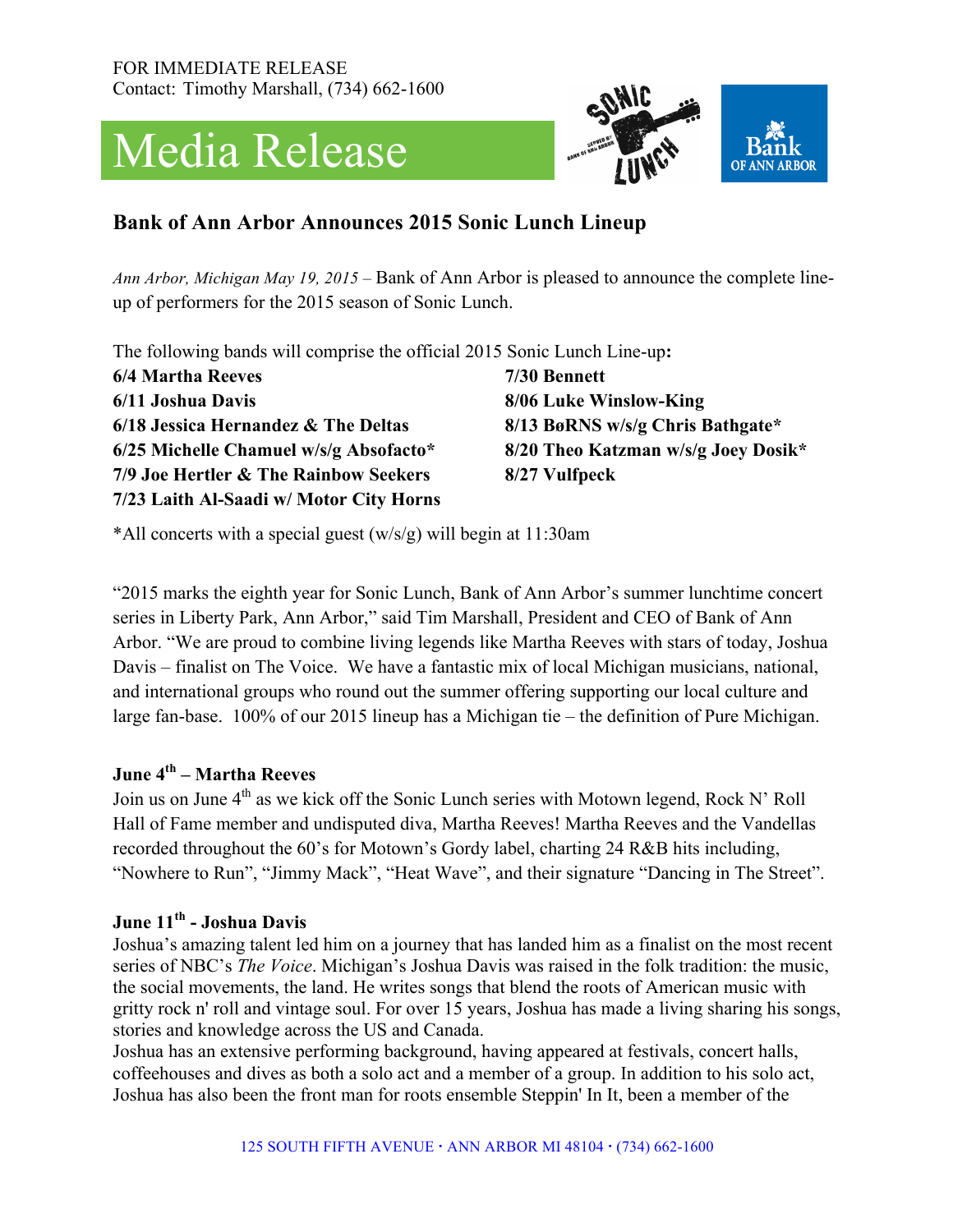classic swing band Shout Sister Shout, been in the songwriter showcase band The Starlight Six and much more.

http://www.joshuadavismusic.com

## **June 18th - Jessica Hernandez**

Jessica Hernandez & The Deltas have had an incredible year including a performance on *The Late Show with David Letterman* and festival appearances at major shows including Bonnaroo, Austin City Limits and Lollapalooza.

Jessica Hernandez & The Deltas are a wide-ranging, high-energy rock n' roll band from Detroit. Their mercurial, often gritty sound reflects all of the Motor City's musical traditions, as well as some outside its geographical and multicultural boundaries. In their thoroughly modern, driving sound are traces of Motown, tough vintage R&B, Latin grooves, raucous surf, neo-psych, roots rock, cinema jazz, and retro '60s girl group pop.

http://www.jessicahernandezandthedeltas.com

## **6/25 - Michelle Chamuel w/s/g Absofacto**

#### **Michelle Chamuel**

From the moment Michelle made her television debut on season 4 of NBC's *The Voice*, the bespectacled Massachusetts native and University of Michigan Alumni singer charmed audiences and pop stars alike with her soulful covers. While some may have leapt at the chance to be on *The Voice*, Chamuel was initially wary of the realities (no pun intended) of submitting to a reality television show – though she soon found herself happily on team Usher and taking home 2nd place.

"I went to the show looking for a teacher and it turned out Usher was looking for a student", says 28-year-old Chamuel. "I was craving the challenges and rewards of being part of a top musical community, and I found that on *The Voice*."

By the time she took *The Voice* stage in 2013, Chamuel had spent the better part of a decade fronting the seven-piece Michigan rock band, Ella Riot (formerly My Dear Disco). In the band, Chamuel learned the artistry of performing by touring around the country 200 days a year, releasing several albums, and learning to drive a tour bus that ran on waste vegetable oil. Eventually the fuel ran out; Ella Riot parted ways in 2012 and Chamuel returned to Massachusetts in search of home and solitude.

Considering all the emotion contained within it, "Face the Fire" came together at a breakneck pace. For three weeks, Chamuel and her collaborators, Tyler Duncan and Theo Katzman – college pals and My Dear Disco band members – holed up in Chamuel's home, building the album from musical nuggets each had brought to the sessions. The trio takes influence from several genres across the history of music – spanning from 80's pop ("Rock It") and melodic house ("Weight of the World") to VHS-infused reggae ("Money"). The title track on the album is no exception – showcasing the convergence of Chamuel's vision and her collaborators ingenuity. "Face the Fire" serves as a sort of pulsing mission statement, a vamping call to action that Chamuel relates to her own experience in harnessing musical passion. This track, which like the rest of the album, was recorded and produced in Chamuel and Duncan's home studios, features a tapestry of interlocking percussion, surf-punk bass tones, and a rousing call and answer between Chamuel and her choir.

"The imagery I get when singing the song is that I'm in front of a big, camp-like fire. There are people all around, and I'm not sure if they're ghosts or strangers, but they chime in while I sing. It's almost a trance-like state – being pulled towards this fire. Everyone is being pulled towards it."

http://www.michellechamuel.com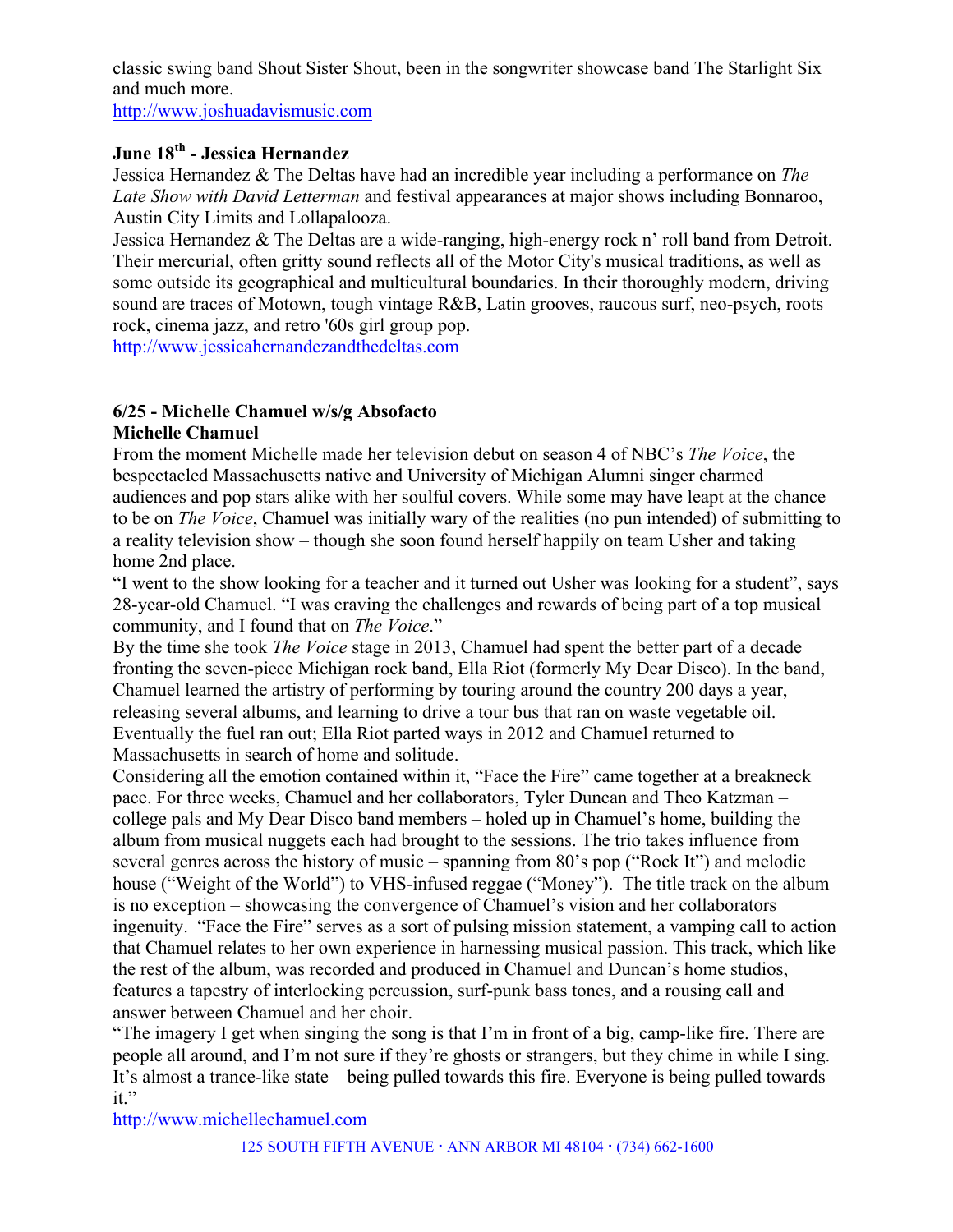#### **Absofacto**

Absofacto is the solo moniker of Jonathan Visger, who is also the lead vocalist and songwriter for Hollow & Akimbo and Mason Proper, in addition to being the former bass player of Dale Earnhardt Jr. Jr.

Absofacto's latest single "Dissolve" was #1 on Hype Machine's non-remix charts immediately upon release. "Dissolve" can be described as a well-executed burst of eclectic stylistic flair, enjoyably difficult to classify in its welcome mixture of nostalgic pop, electronica and hints of R&B. The impressive stylistic balance is reminiscent of artists like Gorillaz and Beck at their best and most stylistically intuitive — lofty comparisons but well-deserved comparisons in this case.

http://www.absofacto.com

## **July 9th - Joe Hertler & The Rainbow Seekers**

Joe Hertler & The Rainbow Seekers will make a sprightly young groove doctor out of anyone. With spectacular energy pulsating from every member of the band, it's no wonder why they are headlining festivals as one of Michigan's top rising stars. Lead singer and Amish excommunicate Joe Hertler splashes through lyrical puddles of golden rain, leaving his audience wearing flowery headdresses and bubbling smiles. A ride on the Rainbow will take you across the mountains of Motown, through the fjords of folk, over the archipelagos of Americana, and at last—into a funky firth, where only the fiercest of friendships can be found. Their new album, *Terra Incognita,* goes beyond their comfort limits into new styles, new instruments and new vocals. Everything works out in favor of Joe Hertler & The Rainbow Seekers. It might be early to say, but *Terra Incognita* could be just what they need to push them over the threshold. Fans that love Joe Hertler & The Rainbow Seekers for their folk melodies will not be disappointed. Though they've gone in new directions, the new album still features songs similar to those on *On Being*. With slow, precise fingerpicking, Joe gently sings poetry similar to their old stuff in "Betelgeuse" and "Red Wings."

http://www.joehertler.com

## **July 23rd - Laith Al-Saadi**

Laith Al-Saadi was crowned "King of the Blues" by Guitar Center making him one of the top 4 Blues guitarists in the Country. Laith has been a staple to the Michigan music scene for most of his adult life. He has shared the stage with greats like Buddy Guy, BB King, Taj Mahal, Kenny Wayne Shepard, Luther Allison, Son Seals and Johnny Winter. Laith is one of the best and most polished guitar-driven acts you are likely to find on earth.

In 2013, Al-Saadi teamed up with producer Jeffrey Weber and an all-star cast of L.A. session legends to make his third release *REAL*. The album was recorded live to 2-track with no edits, overdubs, auto tune or compression at the world famous Ocean Way Recording Studios in Hollywood. The album features a dream-band of musicians such as Jim Keltner (Drums), Leland Sklar (Bass), Larry Goldings (Hammond B-3), Jimmy Vivino (Rhythm Guitar/ Backing Vox), Tom Scott (Sax), Lee Thornburg (Trumpet), Brandon Fields (Bari Sax), Nick Lane (Trombone / Horn Arranger) and more...

The soulful new album is reminiscent of the great musical traditions of New Orleans and Chicago with a splash of Blues, Country, Gospel and Roots Rock, and is arguably Al-Saadi's best work to date.

http://www.laithmusic.com

## **July 30th - Bennett**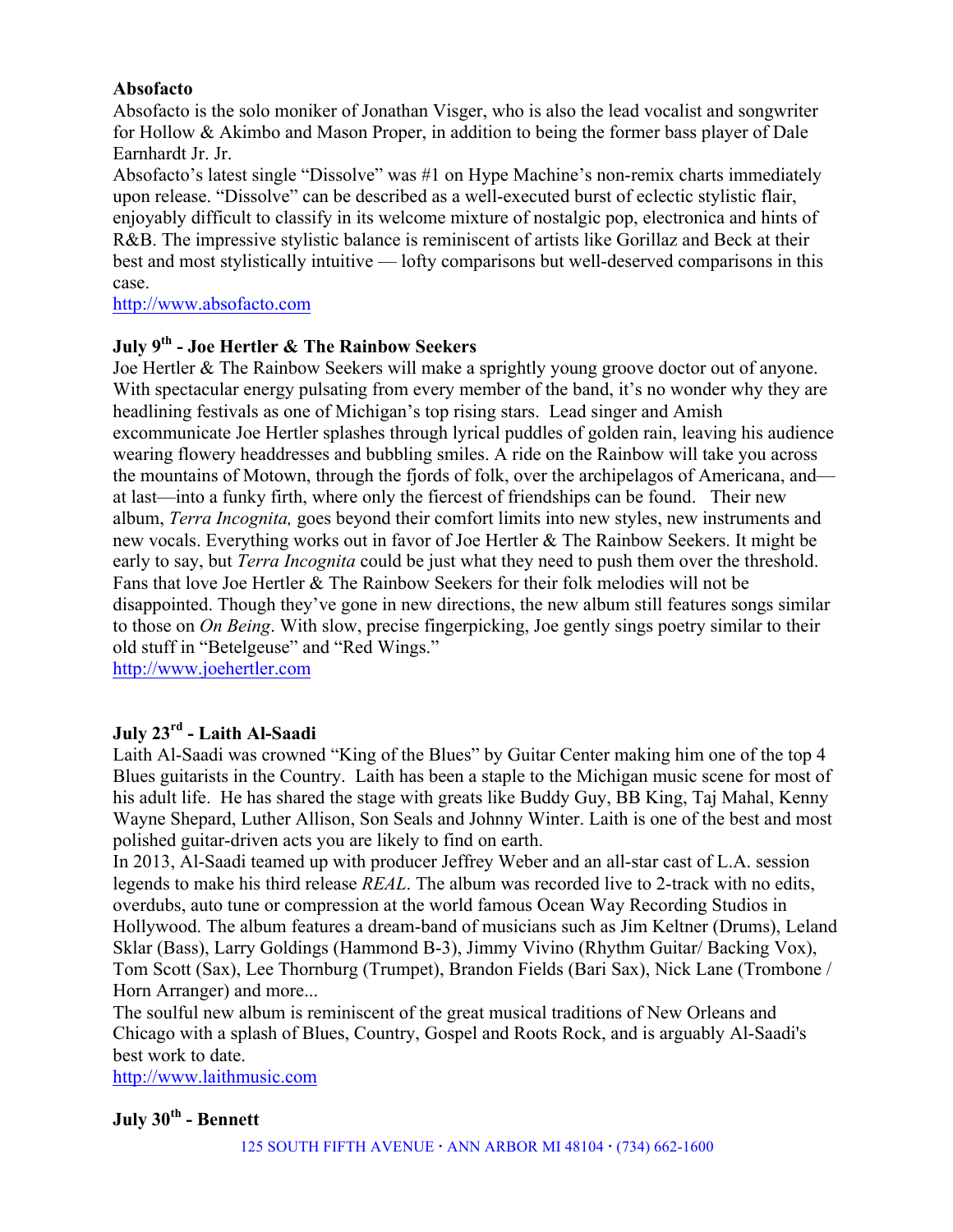Bennett is a 3-piece folk-rock group from Grand Rapids, Michigan. Described as "powerfully original" and "hauntingly beautiful", their music is as unique as it is authentic and matured well beyond its age, garnering praise from both local and national media outlets. Boasting first place in regional competitions, climbing local music charts and playing alongside acts such as The Avett Brothers, OAR, Easton Corbin and Bela Fleck, these boys have quickly established themselves as a force to be reckoned with on the American music scene. Their lush, string driven sound, seemingly effortless harmonies, and willingness to evolve their style set them apart as somewhere between up-and-coming and (somehow) already there.

http://www.bennettband.com

# **August 6th - Luke Winslow-King**

Cadillac, Michigan native Luke Winslow-King made New Orleans his home about a dozen years ago, and the Crescent City has definitely left its mark on King's music. The singer, songwriter and guitarist specializes in the classic sounds of early folk, blues, rock n' roll and ragtime, played with soulful New Orleans flair.

A seriously gifted musician with a degree in Jazz guitar from Michigan's prestigious Interlochen Arts Academy, King paid his dues by busking on the streets of New Orleans during his early days in Louisiana. Since then he's shared stages with Jack White, Taj Mahal, Nickel Creek's Chris Thile and the Rebirth Brass Band. Deftly mixing original material with songs from a bygone era, Luke Winslow-King brings his dynamic five-piece band to Liberty Plaza once again.

## **August 13th - BØRNS w/s/g Chris Bathgate**

The nom de plume of singer/songwriter, multi-instrumentalist, and Michigan native Garrett Borns, Børns, crafts big-hearted, alternately dreamy and danceable, falsetto-driven electro-pop confections that have been dusted with glam rock and folk. Raised in the great lake coastal town of Grand Haven, Michigan, Børns studied music at the Interlochen Center for the Arts and Grand Rapids Community College, while becoming a fixture in the local music scene. After a brief stint in New York City, Børns decided to relocate to Los Angeles, where he set up shop in a selfdescribed "treetop sanctuary" just outside of the city, and began honing what would eventually become his debut EP, the Interscope-issued *Candy*. His new single "Electric Love" is on the Billboard Heatseekers chart and in rotation on every rock station in America. https://www.facebook.com/bornsmusic

#### **Chris Bathgate**

Bathgate's signature country-tinged gothic folk has been perfectly honed in his latest critically acclaimed album *Salt Year.* http://chrisbathgate.org

# **August 20th - Theo Katzman w/ Joey Dosik**

A scholar from the prestigious University of Michigan Music School and multi-instrumentalist, Theo played drums, guitar, and the majority of the bass on his debut album *Romance Without Finance*. During his college experience, Theo was a member of My Dear Disco and still stays very involved in the Ann Arbor music community. In Theo's brief career since becoming a solo artist he has achieved unprecedented success having performed at the heralded Ann Arbor Folk Festival, selling out venues everywhere in America and opening for Darren Criss for his Listen Up Tour. Theo is also very involved in many other music production projects including Vulfpeck, Jason French and Michelle Chamuel. http://theokatzman.com/

**Joey Dosik**